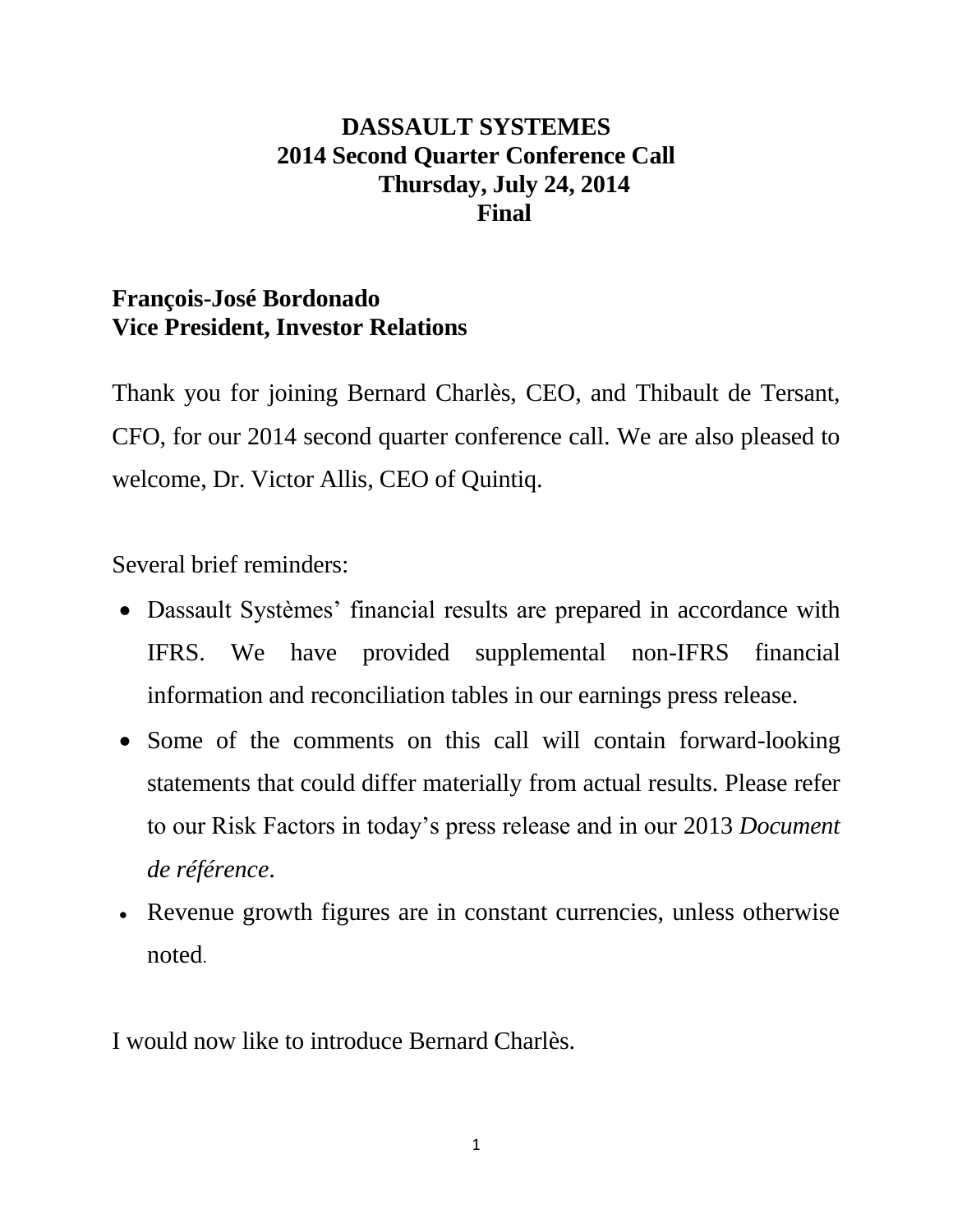# **Bernard Charlès President and Chief Executive Officer**

Thank you for joining us here and on the webcast held earlier today.

# **Overview**

From multiple perspectives, our business progress is visible in our second quarter financial results.

- It spans growing investments by customers in Transportation  $\&$ Mobility and High-Tech, among others;
- Strong brand performances of CATIA and SIMULIA, where software revenue increased double-digits in constant currencies;
- To improved sales performances across our channels.

We are building up promising sales opportunities and increasing strategic dialogues with customers and potential new clients.

Turning first to our brands, we are strengthening them with continued investments. And we are also expanding our brand portfolio as we extend our addressable market.

 This past quarter we unveiled a new brand, BIOVIA, for scientific innovation across chemistry, biology and material sciences.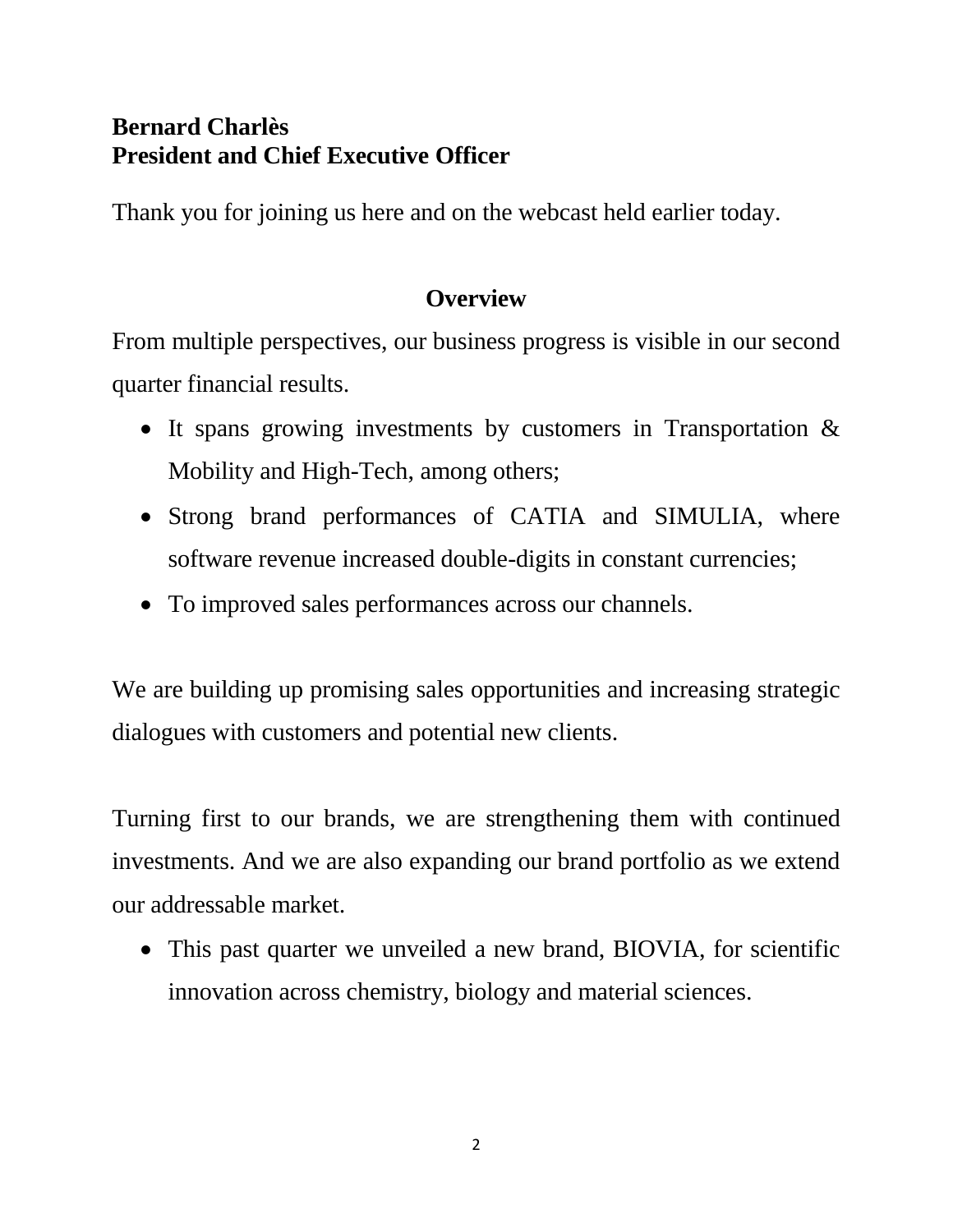- In simulation, we continue to selectively add important technologies to SIMULIA as we did with the recent acquisition of SIMPACK, for multi-body simulation.
- We have said that manufacturing is a key focus area and over the last year have significantly expanded the scope of DELMIA. We are doing so again today, with the proposed acquisition of Quintiq for Business Operations Planning.

We are delivering against our Social Industry Experience strategy. During the second quarter we introduced a number of new industry solution experiences. Industry solution experiences are enabling us to have a more strategic dialogue with clients and these discussions are turning into new business opportunities as illustrated by several of the new wins announced this quarter.

Finally, our performance this quarter well supports our full year financial objectives so we are reconfirming them and updating for the SIMPACK acquisition.

So let's move to our second quarter in more detail.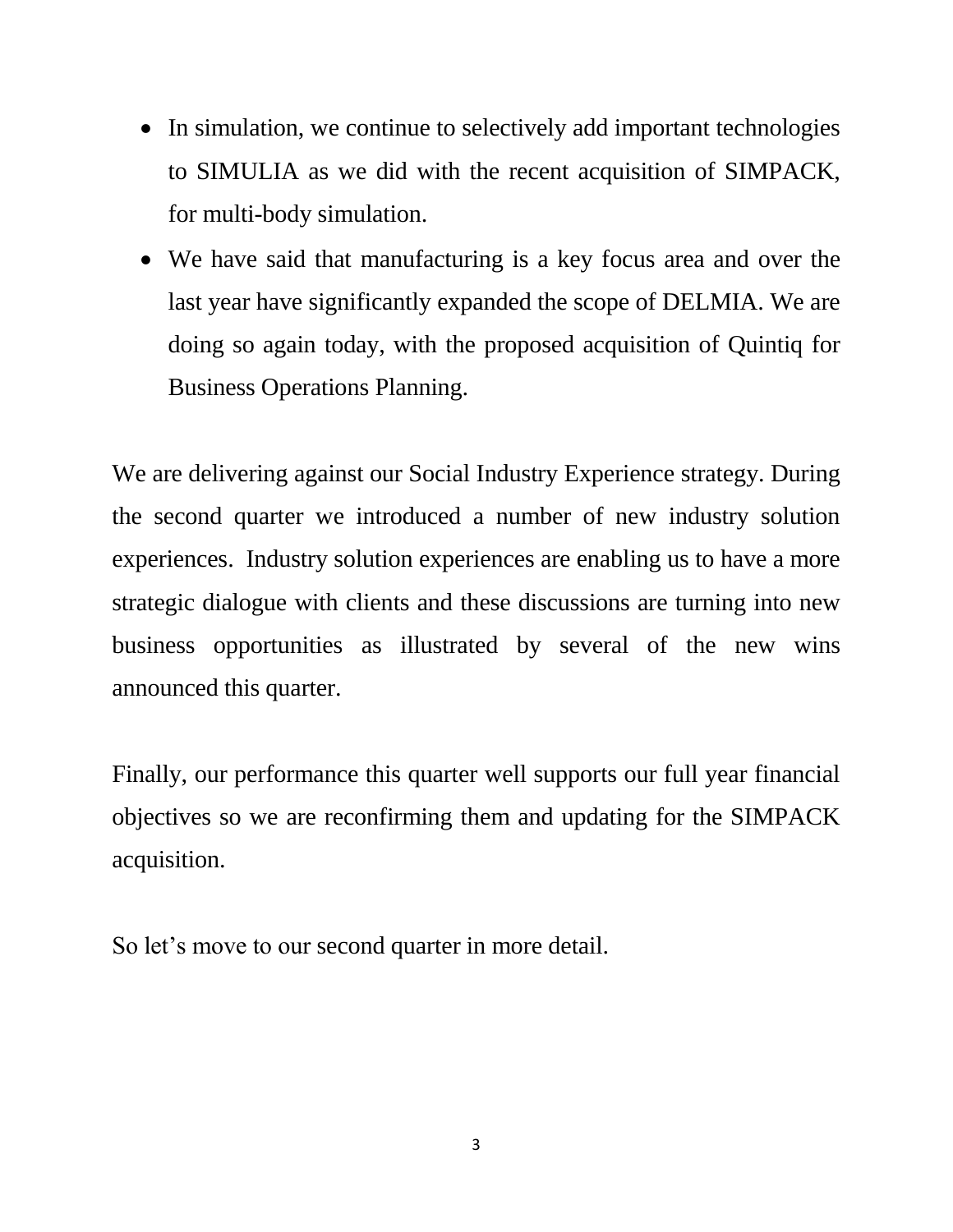#### **Second Quarter 2014 Financial Highlights**

Our financial results were well in line with our objectives across the board. It was a solid quarter at the top-line thanks to our software revenue performance, well complemented by growth in services, coming from our acquisitions. Each of our channels performed well to their sales plans.

We are starting to see acceleration in organic software revenue growth thanks to our new licenses activity as well as recurring revenue. Our performance is benefiting from improving dynamics in our largest industry, Transportation & Mobility, as well as High Tech most notably.

In total, software revenue increased 13%. And on an organic basis, it increased 7% in the second quarter compared to 5% for the first half. CATIA and SIMULIA both had very good quarters.

Head-line growth rates for earnings per share do not tell you the underlying progress we are making this year due to the strong currency headwinds. Excluding currency, non-IFRS EPS increased 13% in the second quarter and 10% for the first half.

#### **Revenue by Region**

Turning to a regional review, Europe saw strong growth – as reported and organically – in Germany, the United Kingdom and Sweden especially. In

4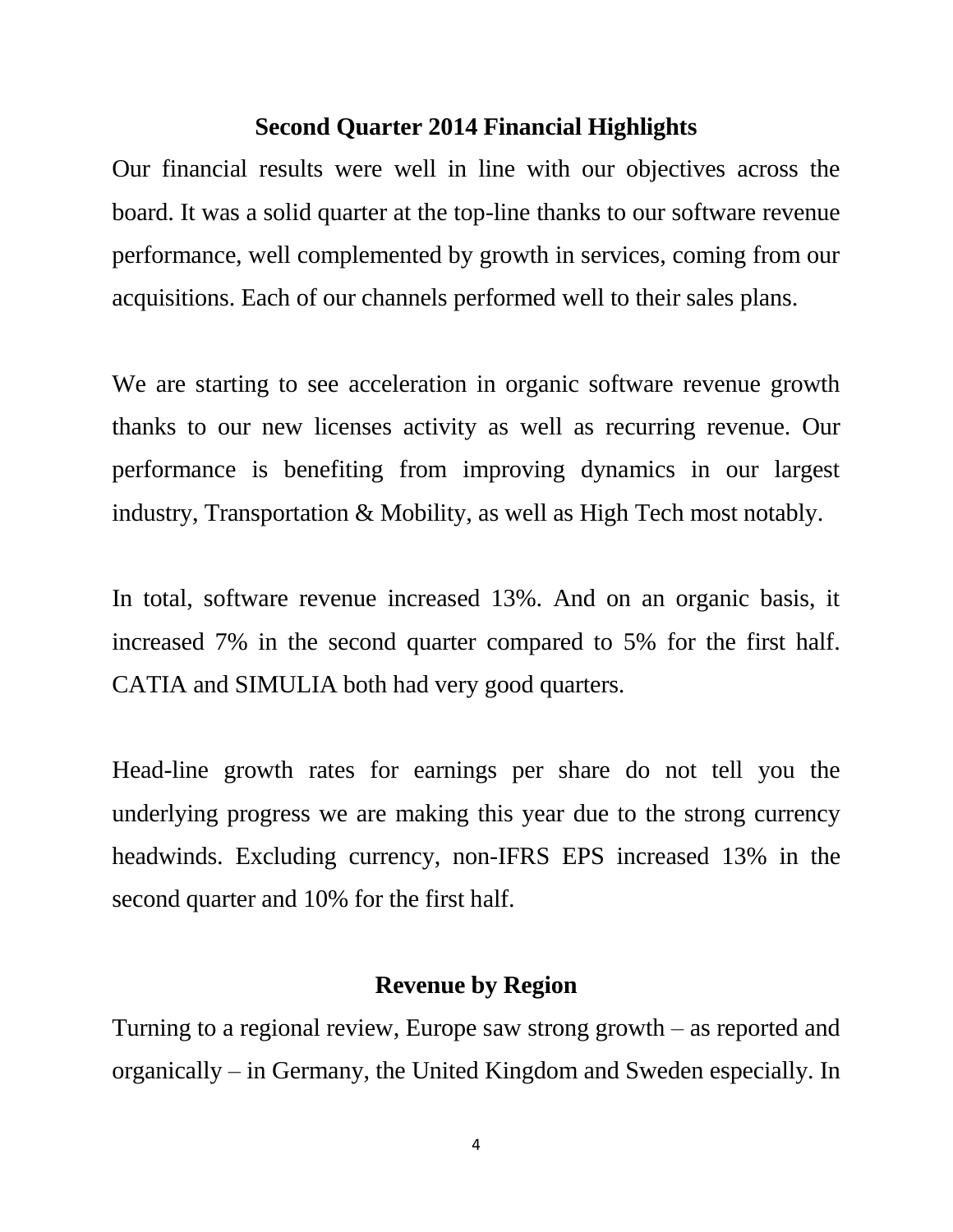Asia, South Korea continues to have an excellent dynamic and India had good results. More broadly, with Q1 an important seasonal period for Asia, I could add Japan and China to this list of countries. In the Americas, we were encouraged to note a number of larger deal transactions in a diversified set of industries.

All in all, our sales channel investments, in particular for our direct channel, are starting to pay off and we are seeing evidence of this in our regional results. As I indicated last quarter, we have had a number of strategic wins - and replicating these successes at a faster pace is what we are now focusing on.

For our indirect sales channels we are focused on increasing capacity and specialized industry and domain knowledge expertise.

#### **Software Revenue by Brands**

The improving dynamic by region is also visible in our brand performances. I will talk about CATIA shortly, let me just say its software revenue increased 11% in constant currencies. SIMULIA had an excellent quarter with software revenue up double-digits – largely organic. ENOVIA had a good first half overall, with a number of key deals closing in the first quarter. In the volume market, SOLIDWORKS is also seeing an improved dynamic compared to 2013, visible in its

5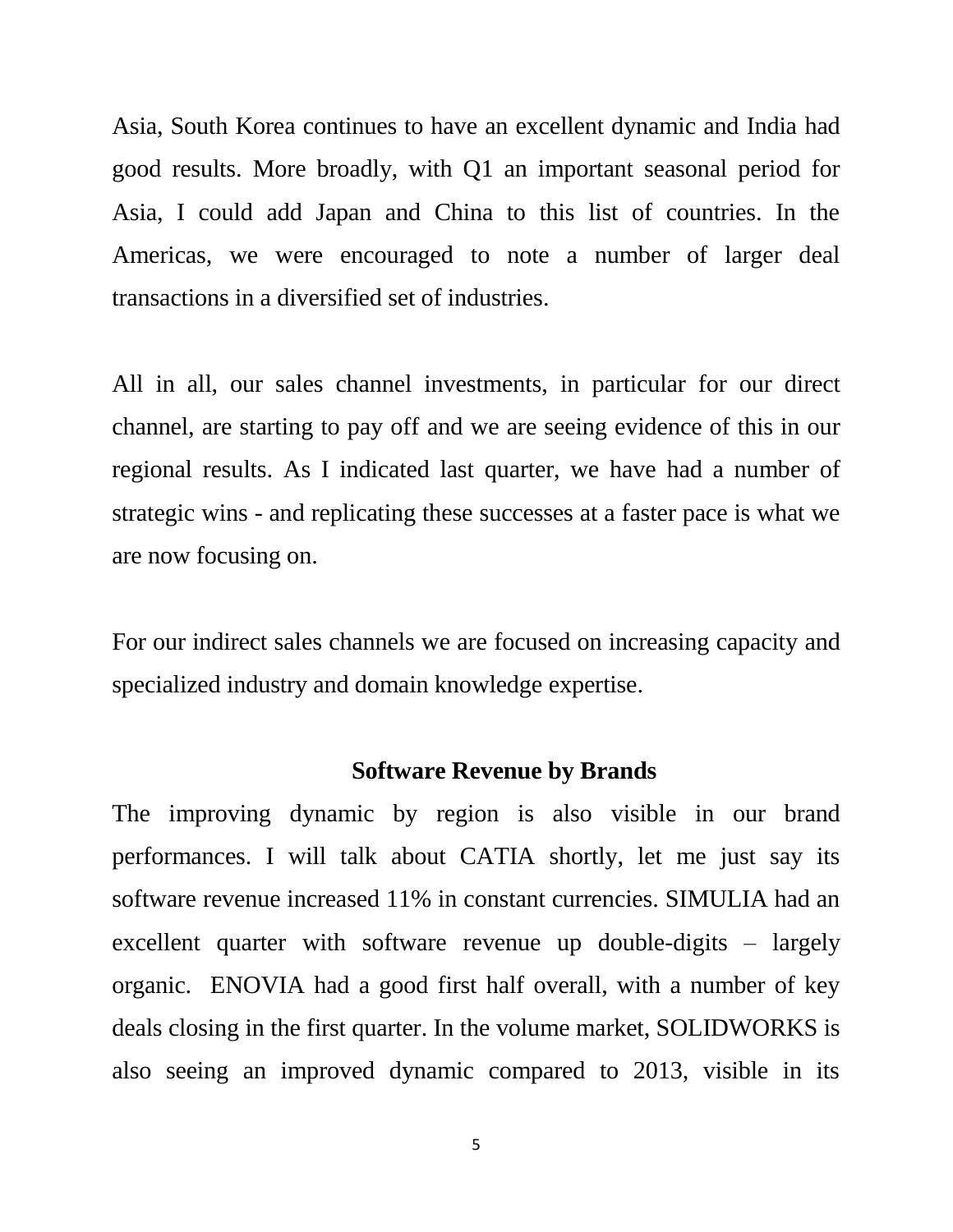software revenue increase of 8% as well as new seat growth of 5%. RTT is globally tracking to expectations, and with respect to Apriso larger transactions are expected in the second half of the year.

#### **Advancing our Social Industry Experience Strategy**

Now, a few words on how we are advancing our social industry experience strategy.

First, as I mentioned at the outset of my remarks, we are expanding our industry solution experience portfolio, with 40 at the end of the second quarter. We added eleven in Q2 alone, so a very active period of deliverables from R&D and our industry groups standpoint.

Our ability to offer a number of solutions on the Cloud as well as on premise is enabling us to expand our audience. We had said that the Cloud-Mobile is a market expansion opportunity for us, particularly in new industries – and some of our initial new business wins are demonstrating this. So we have a very different dynamic from what you see in other parts of the software industry – where it is about replacing on premise. For us, it is about expanding on premise and expanding on the Cloud.

Two wins I would like to share with you this quarter are: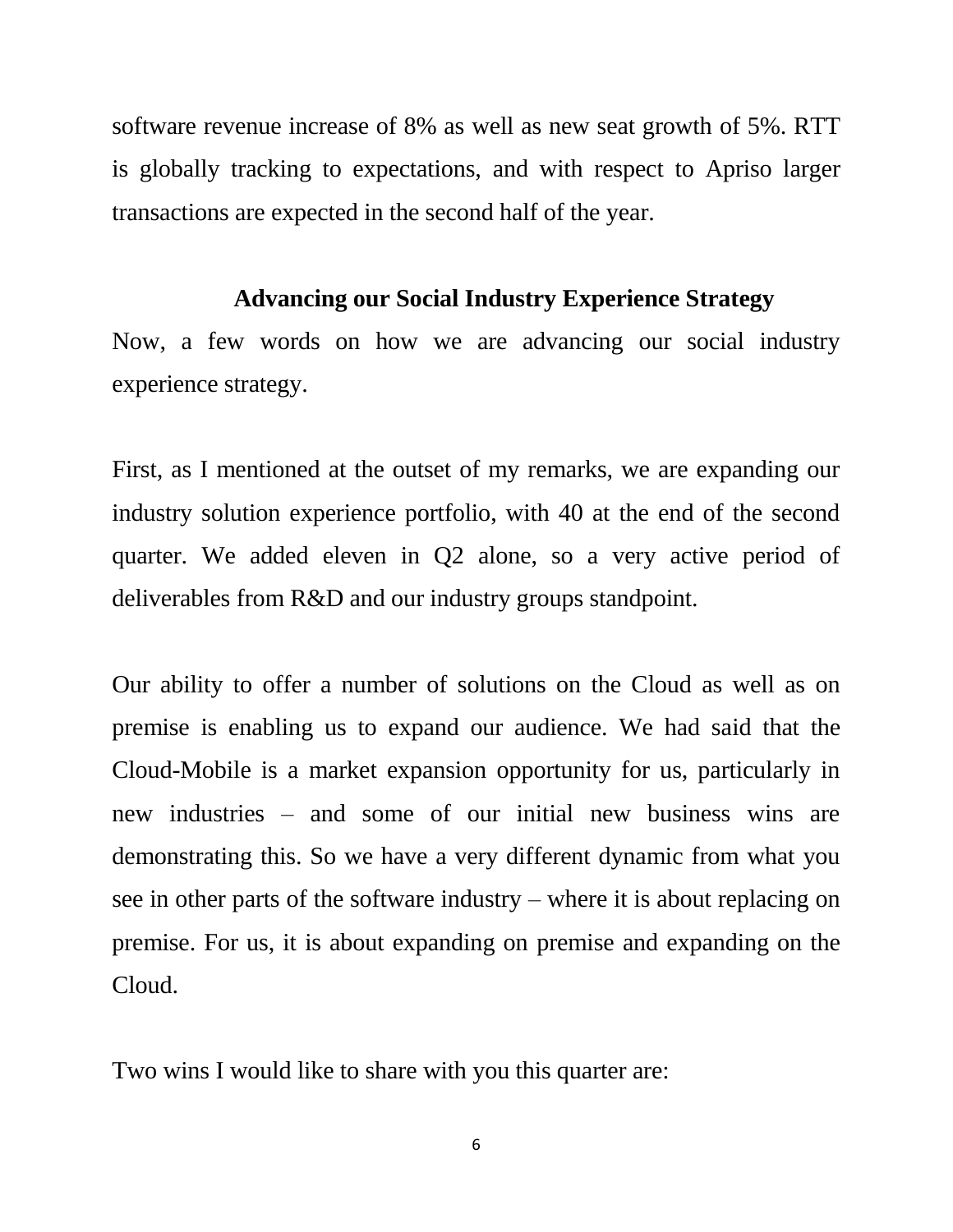- Barilla, a global pasta leader in the consumer packaged goods industry. As some of you know they have been a client of ours. And they are now expanding their relationship – taking our **3D**EXPERIENCE platform and Perfect Package Solution – to help them reduce time to market, improve the quality of their packaging, enable improved process integration and reduce costs. .
- BNP Paribas Securities Services is a first of a kind win. Why are we working with them? Very simply, they have products that they create and sell – so time to market, collaboration across different teams and complex business process issues – regulatory and compliance, are central concerns for them. They have selected our **3D**EXPERIENCE platform with our Factory Innovation industry solution experience to speed their time to market by an estimated 20%. And YES financial services companies have people heading up Product Lifecycle Management initiatives.

Our industry solution experiences are instrumental to changing the conversation with clients – turning them into strategic conversations where our sales teams can address the key business concerns of our customers and prospects and more directly relate how our software solutions can help them. While we are changing the conversation, we are also expanding these to industries, companies, and departments we did not reach before.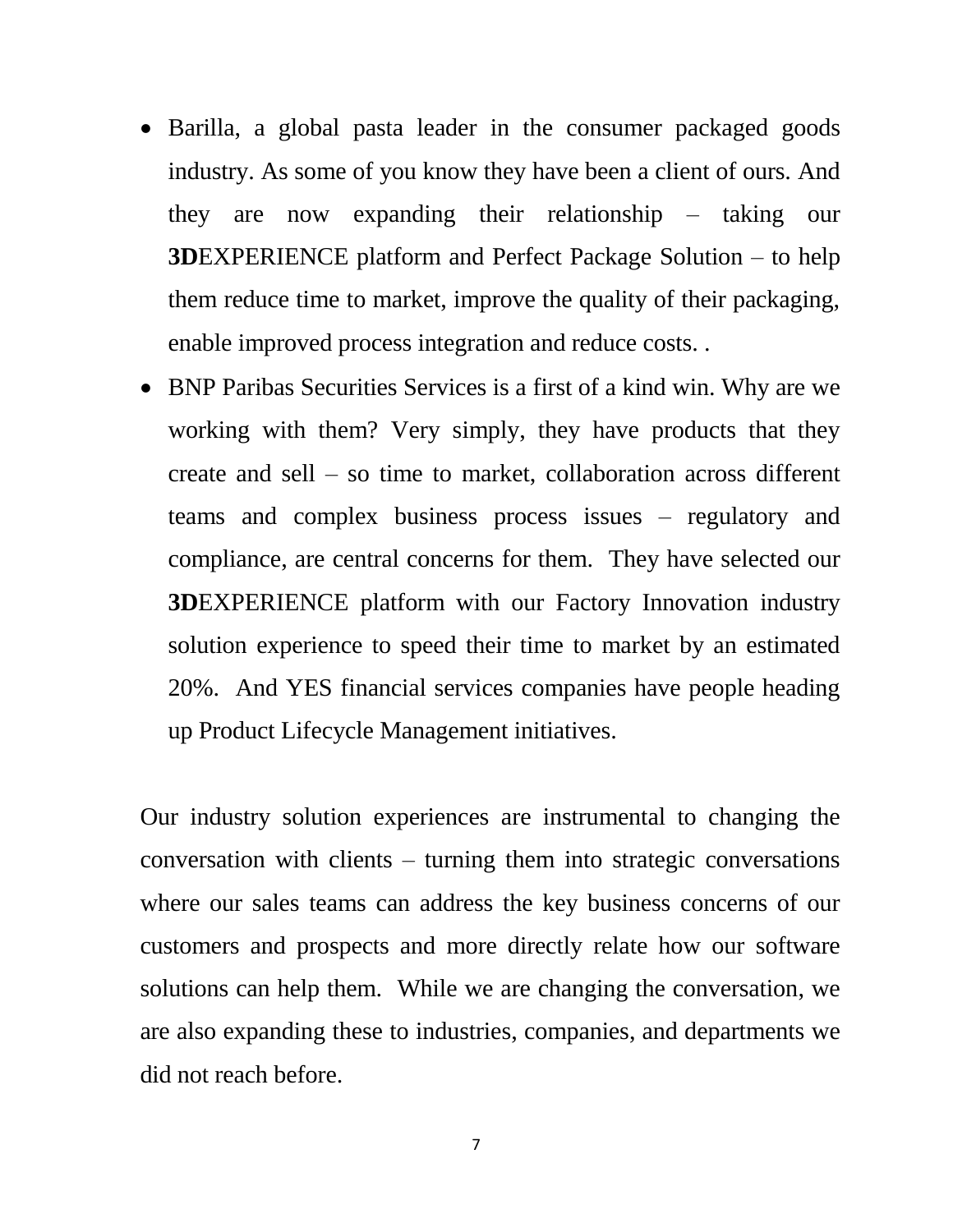#### **CATIA – SHAPING THE WORLD WE LIVE IN**

Now, let me talk about CATIA, our largest brand. Companies in Transportation & Mobility are increasing their investments in our solutions and this is happening around the globe. In addition, we are seeing a strong take-up from customers for our specialized CATIA applications. These represent an important portion of new activity.

In total, CATIA new licenses revenue increased 24% in the second quarter. Customers expanding their installed bases in the second quarter included Hyundai Kia, Geely, Renault, Hella and Bertrandt.

#### **BIOVIA**

We unveiled our newest brand, BIOVIA in May. Our focus is on scientific innovation for chemistry, biology and material sciences. The new brand combines the knowledge brought by Accelrys with our BioIntelligence activities. We start out the gate as the world leader in this domain and with Max Carnecchia's leadership and the great team of people coming together across our two companies we see a very bright future.

Near-term as Thibault outlined last quarter, we have some revenue headwinds from legacy products winding down. Underneath this are

8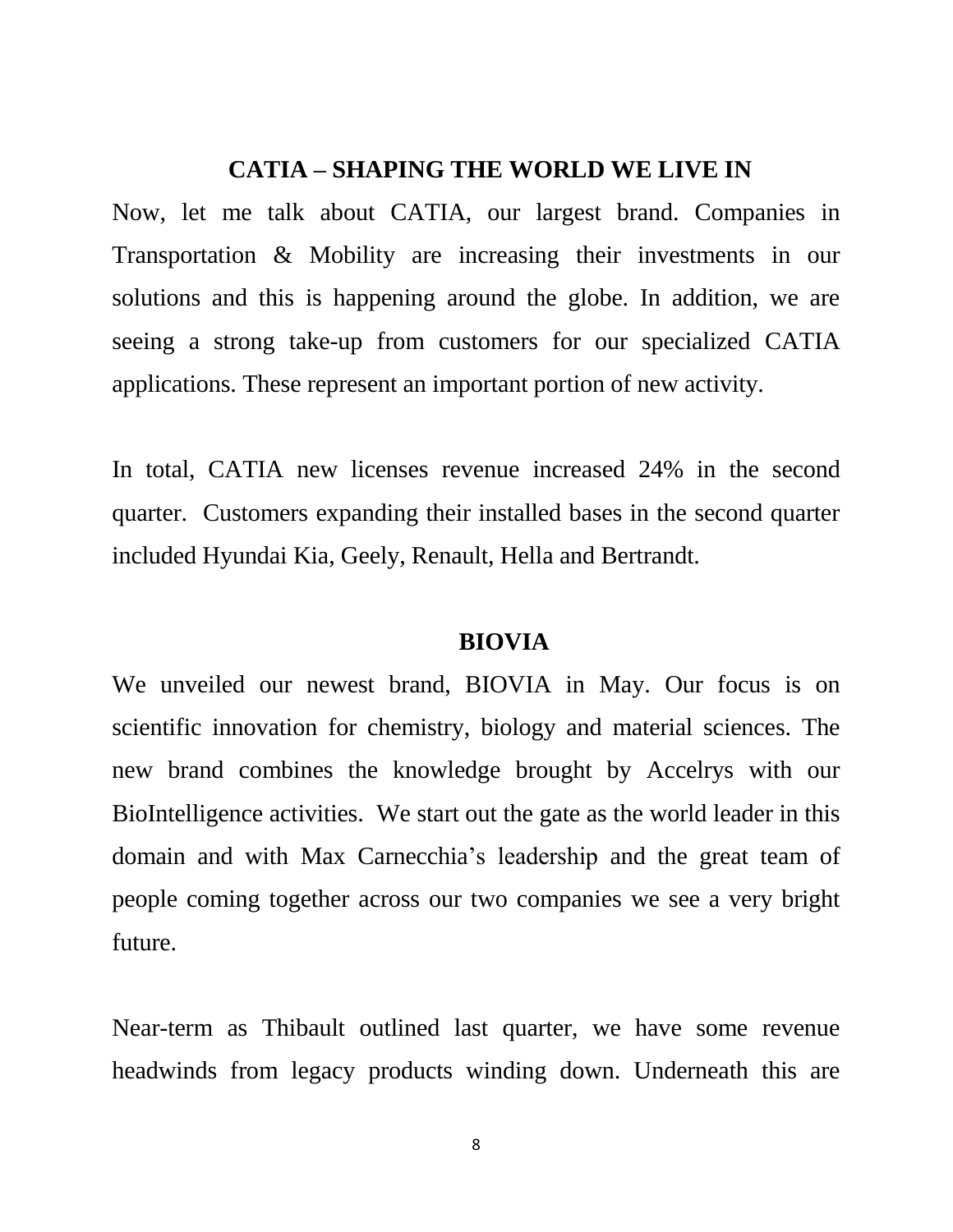businesses with very attractive growth dynamics. Moreover, our conversations with customers in different industries are already revealing the expanding opportunity for Dassault Systèmes with BIOVIA.

#### **SIMULIA: Simulating product, nature and life**

Turning now to SIMULIA, it had a very solid quarter, with software revenue up double-digits. We continue to deepen and expand its capabilities. Earlier this month we announced the acquisition of SIMPACK, a technology leader in multi-body simulation, with more than 130 clients in the energy, automotive, and rail industries. A great addition, we welcome Alex Eichberger, SIMPACK's CEO and his team.

#### **Enriching the 3DEXPERIENCE platform and Expanding DELMIA with Quintiq for Business Operations Planning**

#### Enriching the **3D**EXPERIENCE platform

This morning we announced the signing of a definitive agreement to acquire Quintiq, a leading provider of on-premise and on-cloud supply chain and Operations Planning & Optimization software. Quintiq has a strong scientific focus, with robust optimization algorithms that can be applied equally well across different industries and problem sets.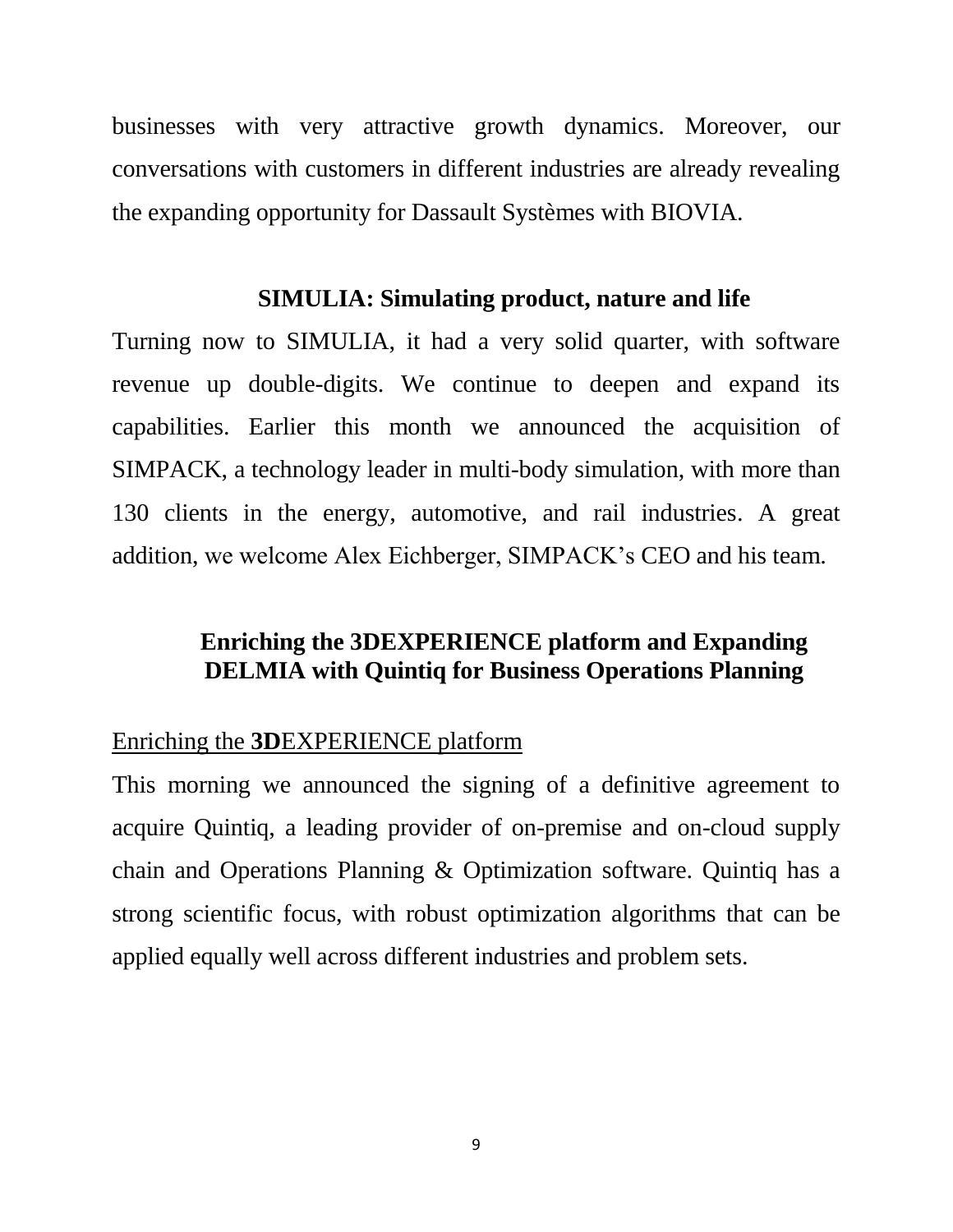With its solutions we will enrich our **3D**EXPERIENCE platform to enable global business operations planning, so as you can notice it goes beyond the DELMIA scope.

## Expanding the DELMIA Brand

At the same time the proposed acquisition also expands our DELMIA brand portfolio in a significant manner. Our vision for DELMIA is comprised of three principal components:

- Digital Manufacturing: working together to help our clients plan their manufacturing facilities with the virtual world of digital manufacturing;
- Manufacturing Operations Management: to manage their plants to their key metrics and objectives; and
- Operations Planning and Optimization: to plan & optimize all aspects of a company's operations.

Our initial DELMIA applications serve the first part, Apriso which we acquired last July brings us the second component and now with Quintiq we have the strongest technology to help companies enhance their supply chain planning and optimization.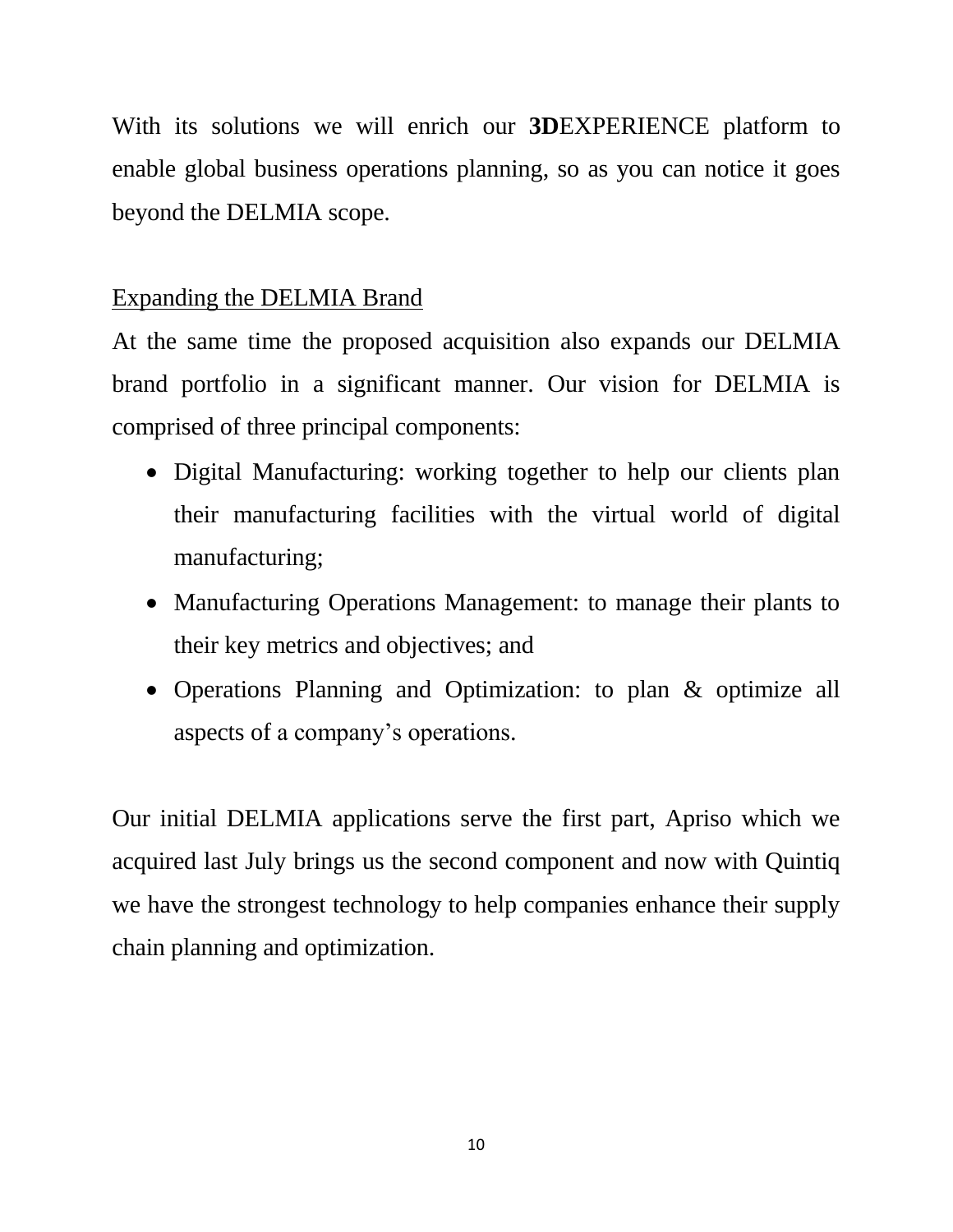Let me turn the call over to Dr. Victor Allis, Quintiq's CEO to provide you with an overview of the company. Victor, welcome again and please go ahead.

## **Dr. Victor Allis Quintiq CEO**

Thank you, Bernard.

# **Quintiq Addressing all aspects related to Planning & Optimization**

When I co-founded Quintiq, we set out on a mission to solve complex operational planning puzzles. We wanted to do that by designing a software platform that was robust enough to solve these puzzles while being applicable to many planning challenges in many different industries.

Today, Quintiq's software solutions address all aspects of planning & optimization. Specifically, our software is used for planning puzzles ranging from production planning and scheduling, to logistics routing and dispatching, to workforce scheduling and rostering - all with a single, highly configurable application.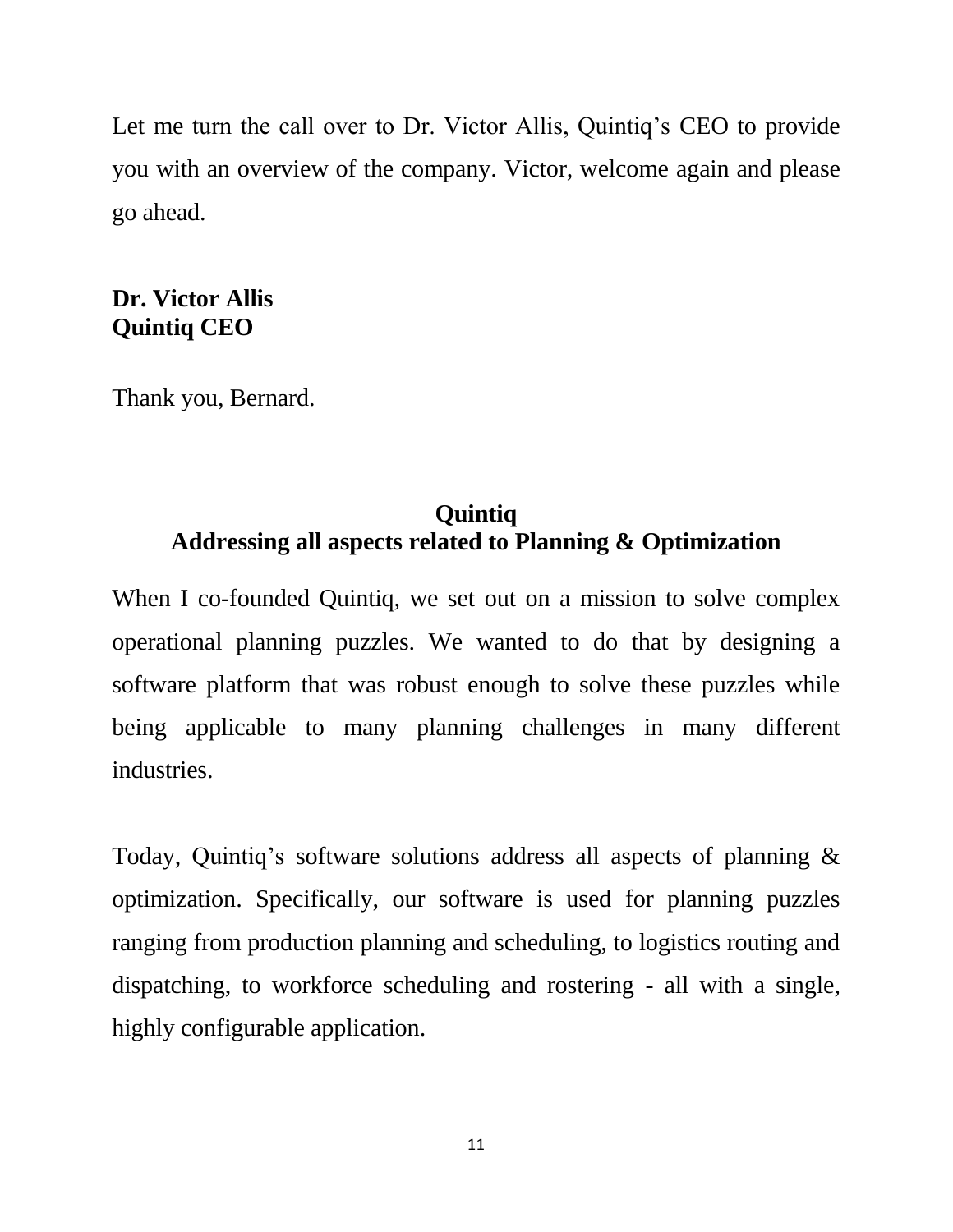Let me share some examples:

- In Transportation & Mobility, we work with rail companies to manage a wide range of goals: maximizing on-time performance, complying with regulations on working hours, and adjusting for workers preferences;
- In aerospace & defense, our customers include organizations such as the Federal Aviation Administration in the United States and many others all around the world.
- In consumer packaged goods, companies such as Danone, Amy's Kitchen and SIG Combibloc use our software for production planning, scheduling and workforce optimization.
- In business services, our solutions help package delivery companies like DHL determine who should deliver which package with which truck at what time. If you receive a DHL package, chances are that we had something to do with it.
- And in retail we work with the market leader like Wal-Mart to decide which driver will pick up which load when to ensure that all of their 4000+ stores in the USA get all deliveries that they need.

Finally, let me share our perspective as to why we wanted to combine with Dassault Systèmes. From my comments it should be clear that we share a common DNA. I speak about 'puzzles' because Quintiq's technologies enable our customers to do a complete model of their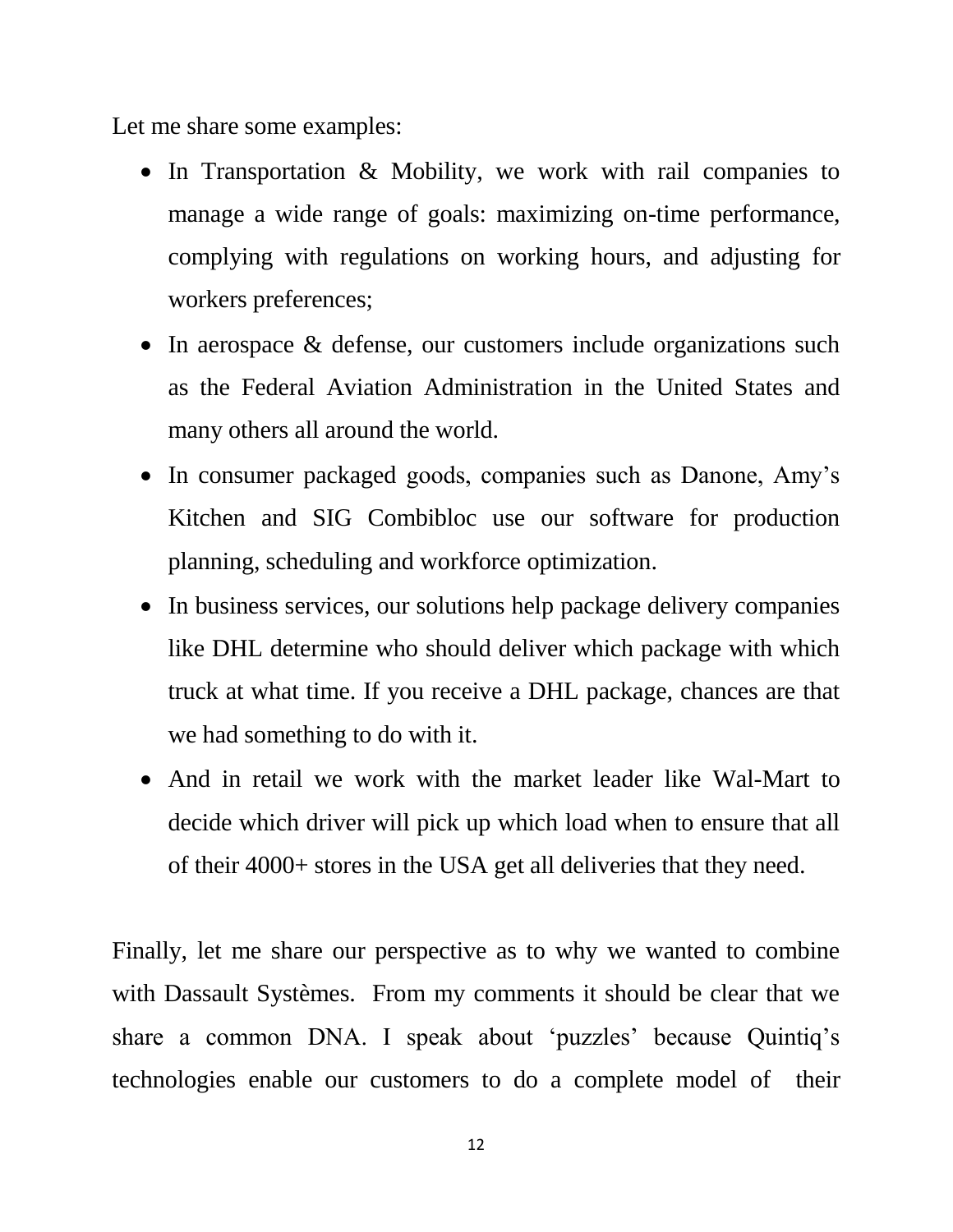business operations, including planning, logistics and workforce assignment and optimization, complementing well the DS technologies enabling the complex, digital mock-up of a product.

Today, Quintiq brings record-breaking decision support and optimization technology to the most complex global business planning challenges. Together with Dassault Systèmes, our objective is to bring to our customers new levels of innovation, operational efficiency and performance.

At this point, let me turn the call back to Bernard.

#### **Bernard Charles:**

Thank you, Victor. I know that all this is possible due to your great leadership. I look forward to warmly welcoming the entire 800-person team from Quintiq shortly.

I am sure Thibault would like to review the financial results now and give you more comprehensive details. Thibault please go ahead.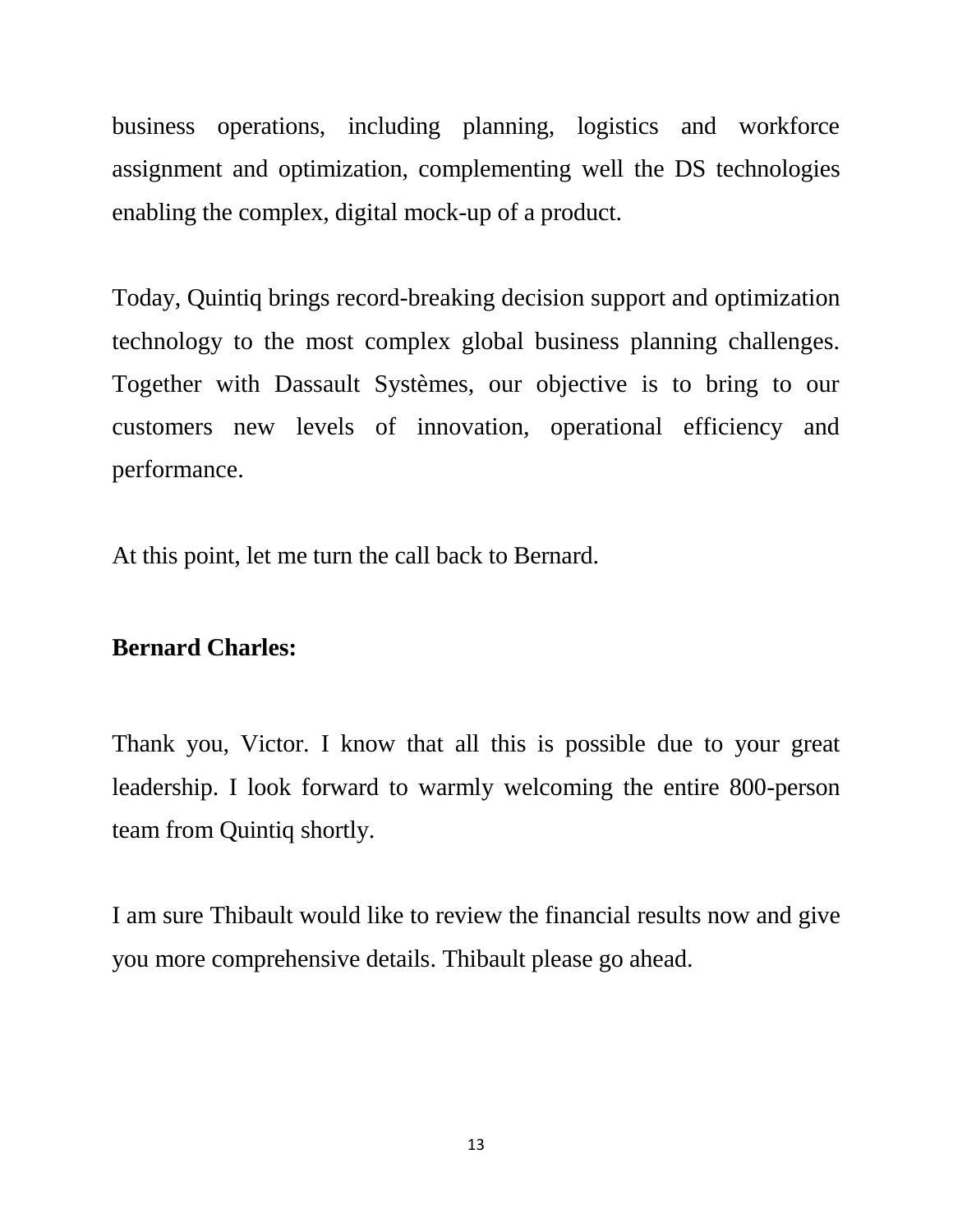## **Thibault de Tersant Senior EVP and CFO**

Good afternoon and good morning to all.

# **IFRS/non-IFRS Differences and Constant Currency Revenue Growth Comparisons**

My comments today are based upon our non-IFRS financial results. In our press release tables you can find the reconciliation of our non-IFRS to IFRS data. In addition, revenue growth rates are stated in constant currencies.

## **Software Revenue**

New licenses revenue increased 13% in the second quarter on solid organic new licenses revenue growth of 7%. Europe led this performance and from a brand perspective it was CATIA with new licenses revenue up double-digits – all organic.

Recurring revenue increased 12% benefiting from acquisitions, and reflecting strong maintenance renewal rates. Rental performance was led by SIMULIA as well as benefiting from some catch-up payments.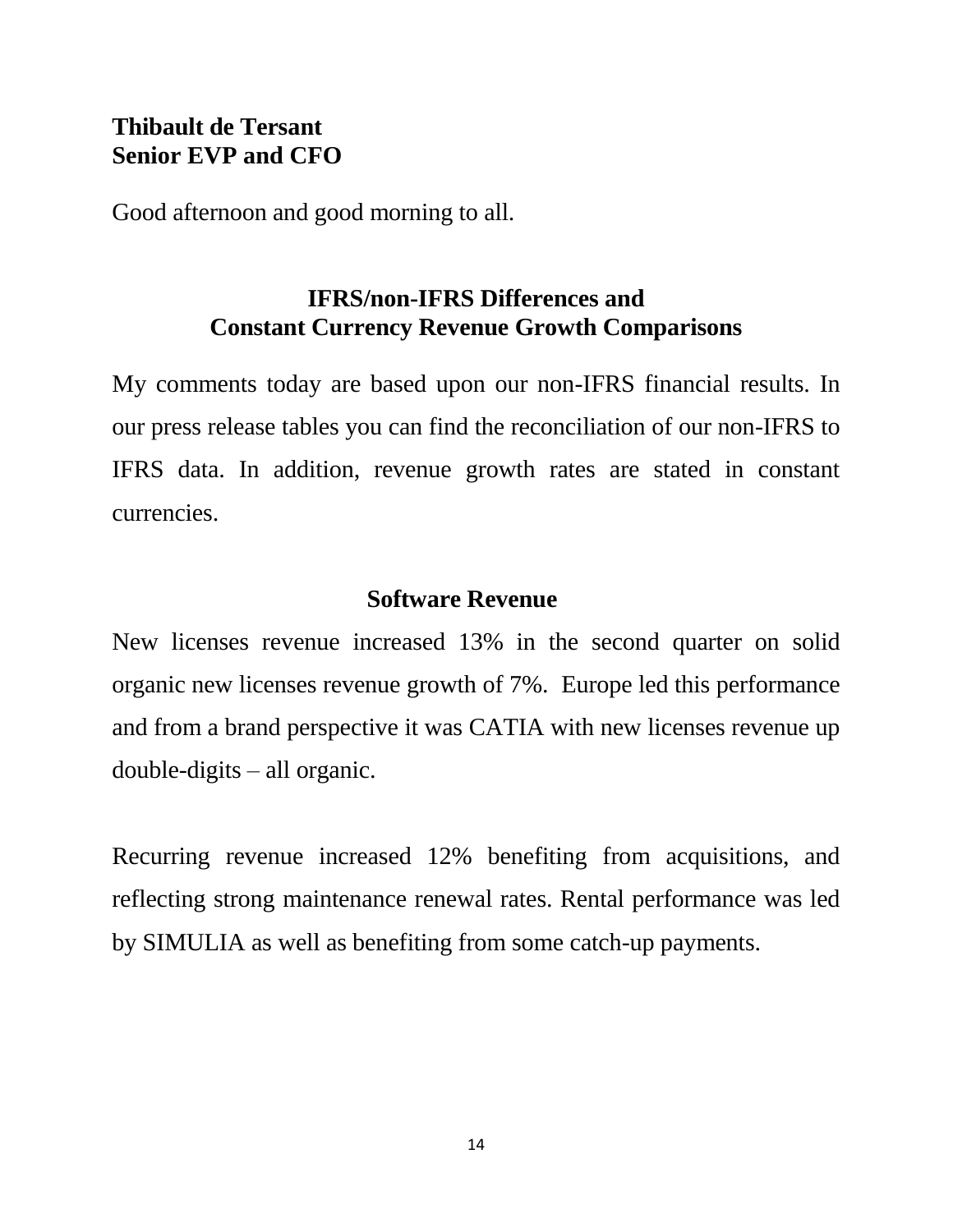#### **Services Revenue and Gross Margin**

Acquisitions were the driver of growth in services revenue which increased 34% in the second quarter. With their higher margin profile, they also drove the gross margin result of 21.7%, up from 10.8% in the year-ago quarter. Improvements in our core services business also contributed to the year over year increase.

In total, the services gross margin improved almost 12 percentage points for the First Half of 2014.

#### **Operating Income, Operating Margin and Earnings**

Turning now to our operating performance, we have made very good progress, which currency depreciation has done, unfortunately, a good job of hiding. As CFO I hope you will indulge me as I share the reality and get underneath the headline figures.

In February we indicated that our focus during 2014 would be on increasing the organic operating margin by about 150 basis points. We made good progress in the first quarter and further advanced our goals during the second quarter with an increase in the organic non-IFRS operating margin of about 260 basis points.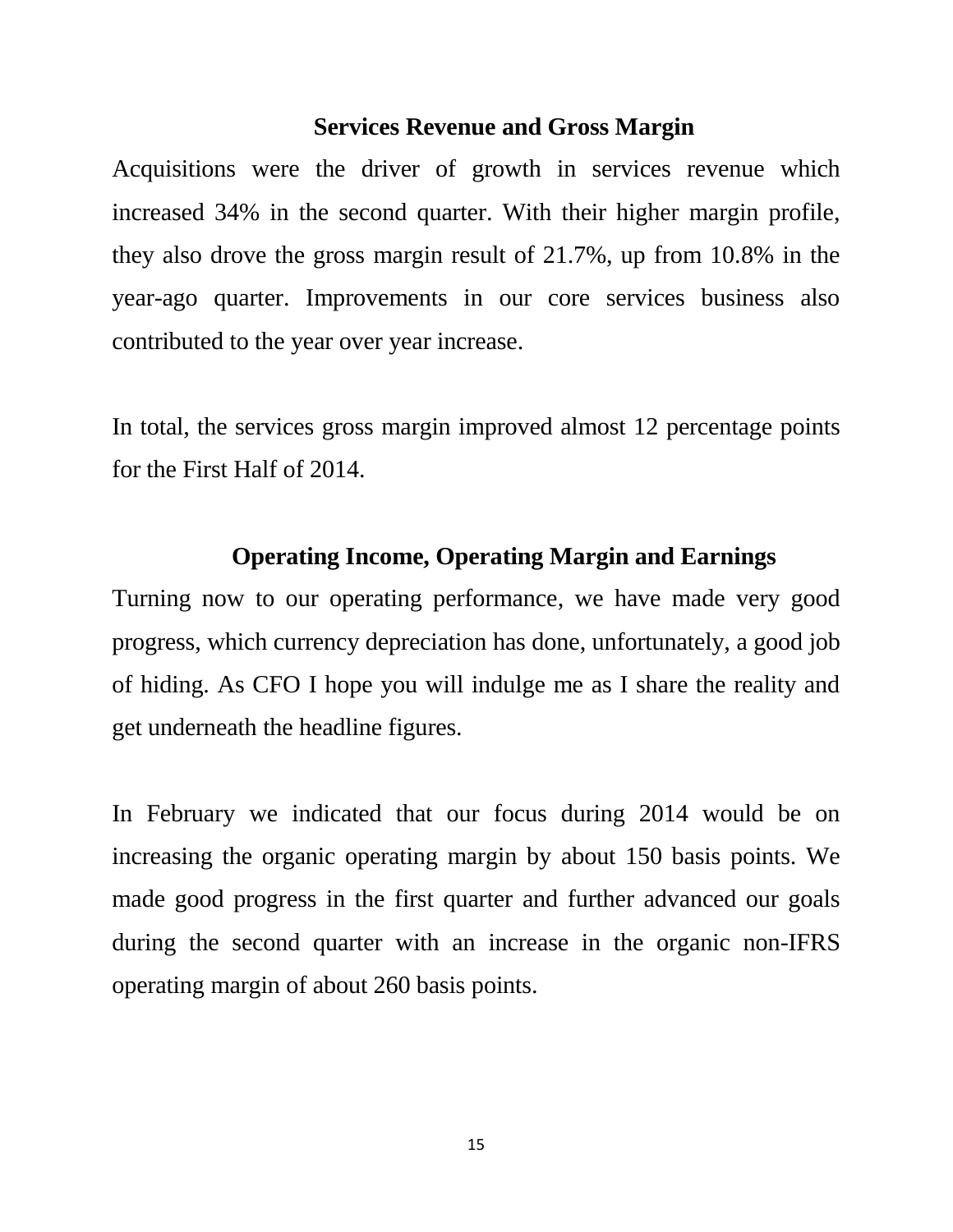And we made very good progress in total for the first half. Excluding currency effects, our non-IFRS operating margin was largely stable in comparison to the 2013 period, so our organic improvements largely balanced out the dilutive impact of acquisitions.

Looking at the bottom-line, non-IFRS EPS increased 2.4% as reported, but 13% in constant currencies in the second quarter. We have a similar impact on our first half, where non-IFRS EPS would have been up 10% excluding currency.

## **Cash Flow and Balance Sheet**

Moving now to cash flow, just a few comments:

- First, our net operating cash flow was roughly stable for the quarter and first half, slightly increasing in both cases to 172.4 million euros and 354.6 million euros, respectively.
- Unearned revenue increased 10% on an organic basis and excluding currency effects.
- Looking forward, just a reminder: working capital is absorbing tax reassessment payments – recall that we made a large payment in the first quarter of about  $\epsilon$ 20 million and looking ahead we may have a more substantial payment, which we are defending of course and we also believe that our defense is very solid but we will have to do these payments.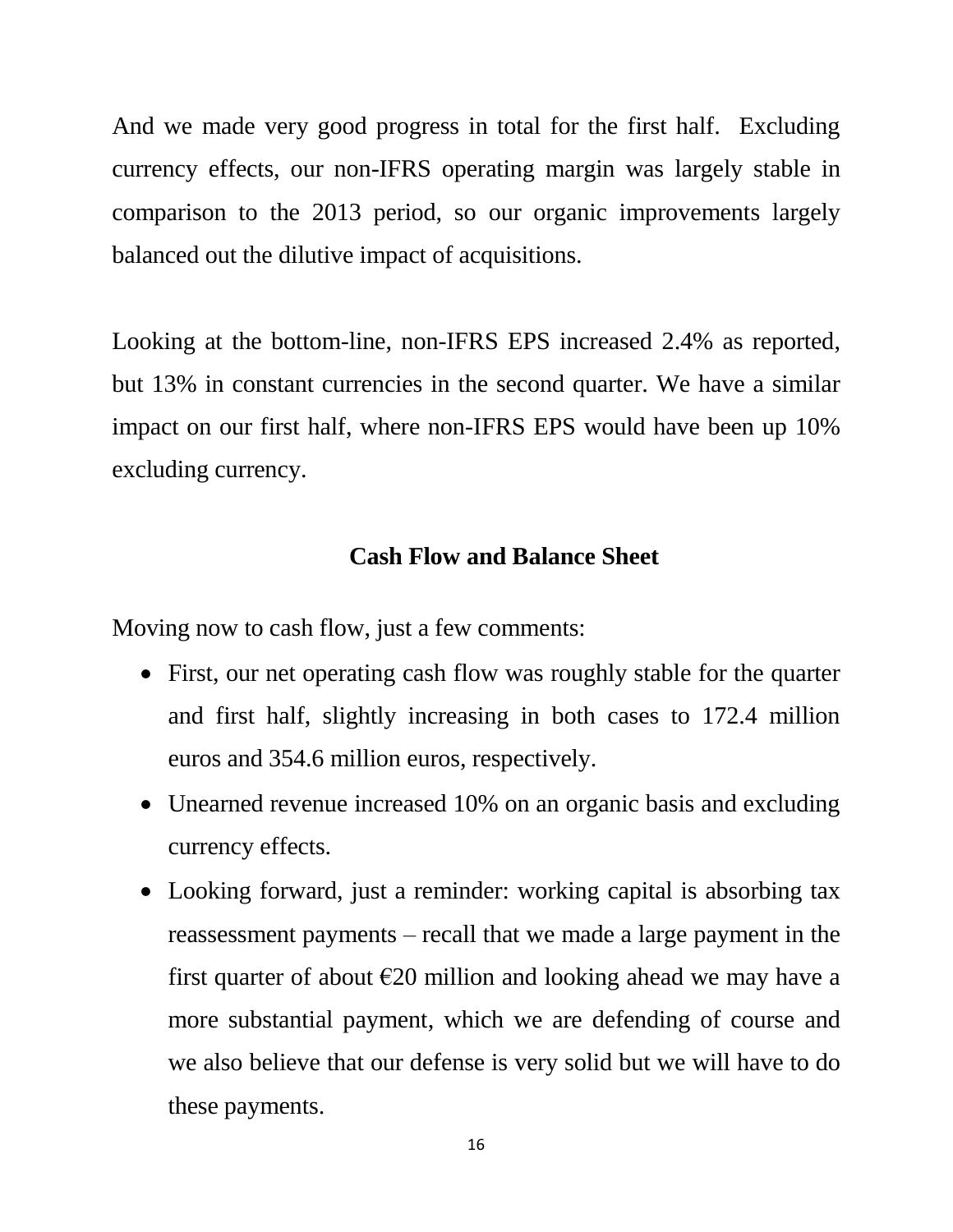• DSOs were generally well in line with our expectations. No issues here.

# **Reconfirming Full Year Financial Objectives Updating for SIMPACK acquisition**

Turning to our guidance, there are several key points that I would like for you to keep in mind:

- First, we are reconfirming our 2014 financial objectives and updating for the addition of SIMPACK.
- Second, we are continuing to target double-digits organic new licenses revenue growth for the full year.
- Third, we are continuing to target organic operating margin improvement – on the order of 150 basis points for the full year.

Turning to our specific guidance, our 2014 revenue growth objective range remains at 14 to 15% in constant currencies. The reported revenue range is tightened around the high end of the range – to 2.29 to 2.30 billion euros, compared to 2.28 to 2.30 billion euros previously. The addition of SIMPACK is assumed to add about 5 million euros to revenue in the second half.

At the operating margin level, the non-IFRS operating margin objective range is unchanged at 29.5% to 30%.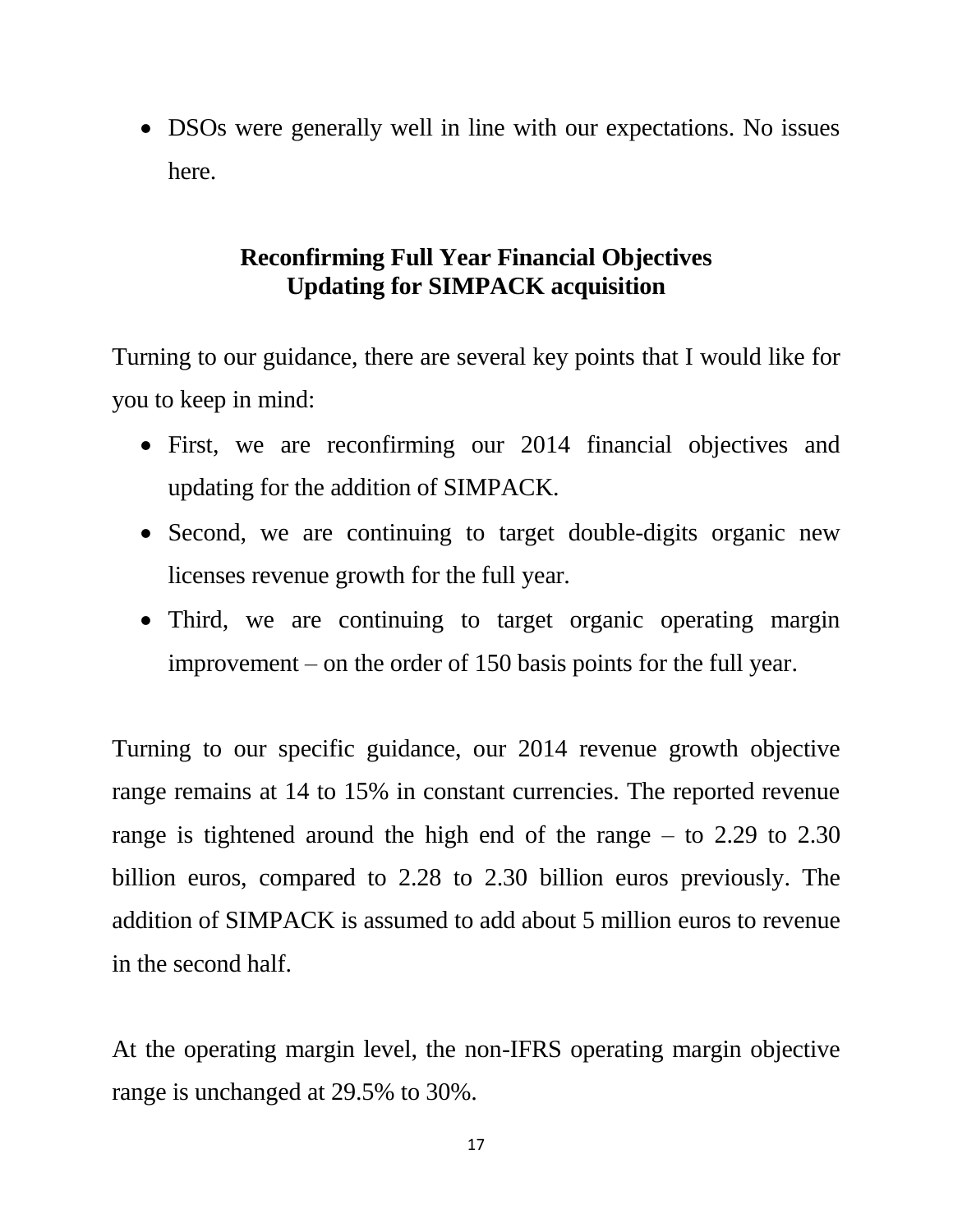At the EPS level, we are making the high end our objective, about 3.50 euros in non-IFRS earnings per share, from our former expectations of 3.45 to 3.50 euros previously. Adjusted for the stock split, our EPS objective for the year is now 1.75 euros. This represents a growth rate of about 8% excluding currency effects.

In our earnings press release and presentation we have given our third quarter objectives.

#### **Timing of Proposed Acquisition of Quintiq**

Finally, let me share some further details on Quintiq. For its fiscal year 2013 revenues totaled approximately 70 million euros, with about 60% software and 40% services. We are expecting to complete the transaction in September and will include it in our financial objectives at the time of our third quarter press release. The purchase price is 250 million euros.

From an operational perspective, we expect Quintiq to be neutral to our non-IFRS EPS in 2014 and to be break-even on a twelve-month forward basis, beginning from the 2014 fourth quarter. Quintiq's strong revenue growth has been reinvested by the company in putting in place an infrastructure and organization to support it into the future.

Let me turn the call back to Bernard now.